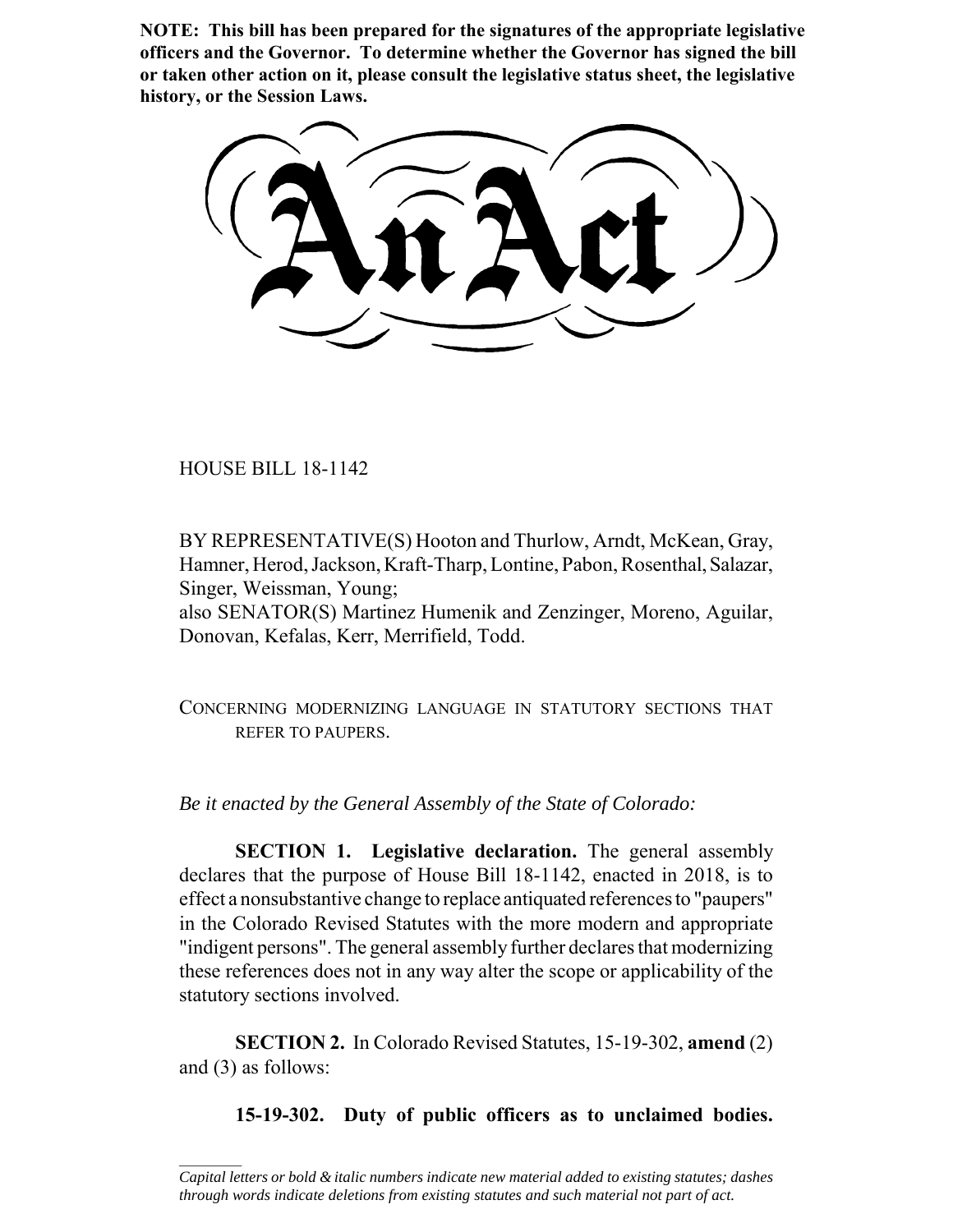(2) Such notices NOTICE shall be given to the anatomical board in all cases, but no such THE body shall MUST NOT be delivered if any relative, by blood or marriage, shall HAS previously claim CLAIMED the body for burial at the expense of the relative, but IN WHICH CASE the body shall MUST be surrendered to the claimant for interment. nor shall any such FURTHER, THE body MUST NOT be delivered if any representative of a fraternal society of which the deceased was a member, or a representative of any charitable organization, or if any friend of the deceased shall claim INDIGENT PERSON CLAIMS the body for burial prior to delivery to the board, WITH the burial to be at the expense of the fraternal society, charitable organization, or friend. In the case of death of any person whose body is required to be buried at public expense and the duly authorized officer or agent of the anatomical board deems the body unfit for anatomical purposes, he or she shall notify the board of county commissioners or such other agency as may be in charge of the county paupers of INDIGENT PERSONS IN the county in which the person dies, in writing, and the board of county commissioners or other agency shall direct some A person to take charge of the body of the deceased indigent person, and cause it to be buried, and draw warrants upon the treasurer of the county for the payment of such expenses.

(3) No Warrants for the payment of the expenses of the burial of any person whose body is required to be buried at public expense shall MUST NOT be drawn or paid except upon the certificate of the duly authorized officer or agent of the anatomical board to the effect that the unclaimed body is unfit for anatomical purposes by reason of DUE TO decomposition or contagious disease, and that the provisions of this part 3 have been complied with. If, through the failure of any person to deliver the body of a deceased indigent PERSON as required by this part 3, the unclaimed body becomes IS unfit for anatomical purposes, and is so certified AS UNFIT by the duly authorized officer or agent of the anatomical board, the body shall MUST be buried in accordance with the provisions of this part 3, and the person so failing WHO FAILED to deliver the unclaimed body shall pay to the county treasurer the expense so EXPENSES incurred. Upon the refusal or failure of the person, on demand, to pay the expense EXPENSES, the board of county commissioners, or such other agency as may be in charge of the county paupers INDIGENT PERSONS IN THE COUNTY, may bring suit to recover the expenses, and the same EXPENSES may be recovered as debts of like amount are collectible by law.

## **SECTION 3.** In Colorado Revised Statutes, **amend** 25-3-309 as

## PAGE 2-HOUSE BILL 18-1142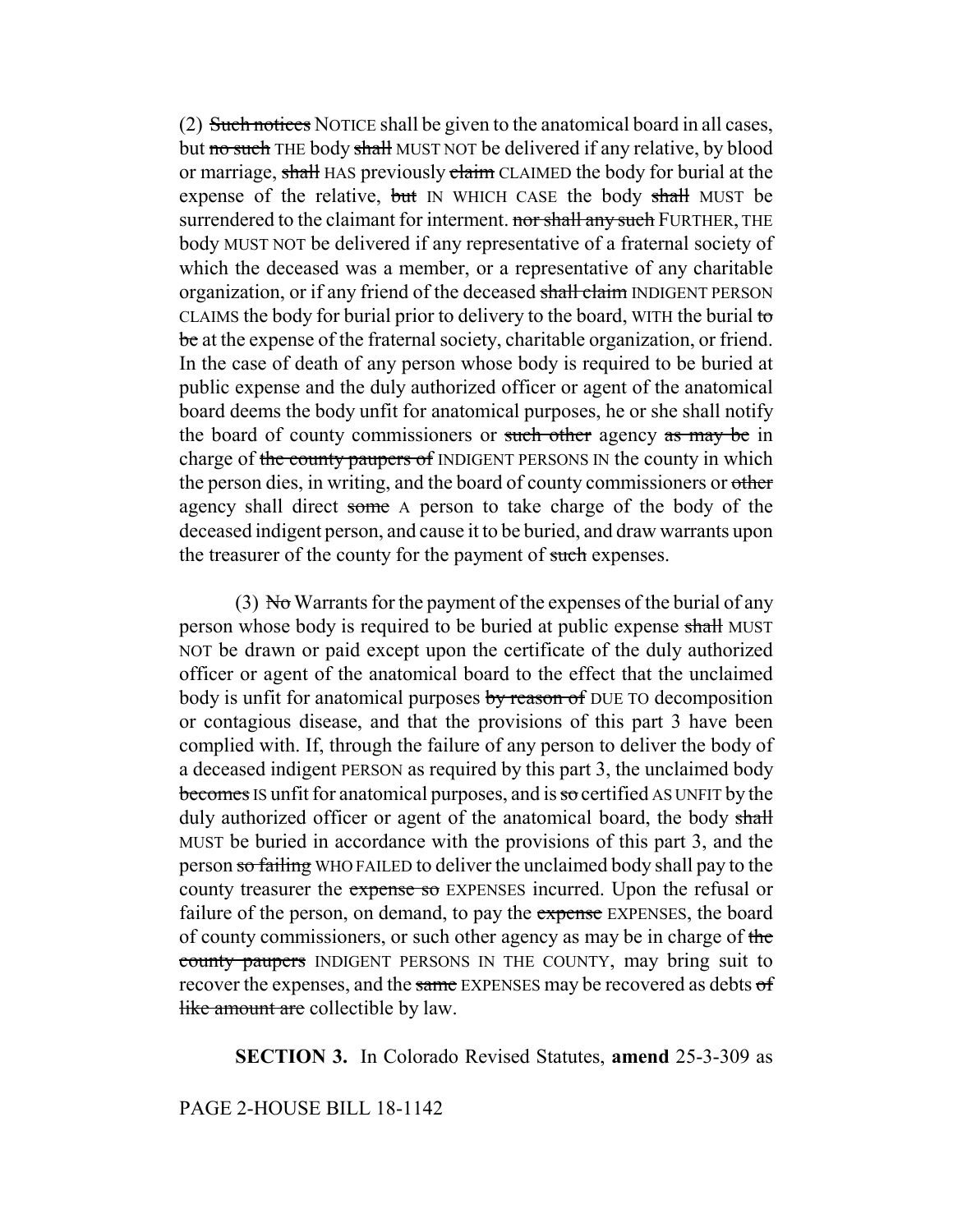follows:

**25-3-309. Hospital fees.** Every hospital established under this part 3 shall be IS for the benefit of the inhabitants of such THE county and of any person falling sick or being WHO IS injured or maimed within its limits. Every inhabitant or person who is not  $\alpha$  pauper INDIGENT shall pay to the board of public hospital trustees or such TO THE officer as it shall designate DESIGNATES for such THE county public hospital  $\alpha$  reasonable compensation for occupancy, nursing, laboratories, care, medicine, or attendants according to the rules and regulations prescribed by said THE board in order to render the use of said THE hospital of the greatest benefit to the greatest number.

**SECTION 4.** In Colorado Revised Statutes, 28-5-502, **amend** (2) as follows:

**28-5-502.** Interment of deceased veterans. (2) Such Burial shall MUST not be made in that portion of  $\frac{a_n}{b_n}$  A cemetery or burial ground used exclusively for the burial of the pauper dead DECEASED INDIGENT PERSONS. Each county, by resolution of its board of county commissioners, shall establish the maximum expense to the county for each burial, exclusive of any federal funds provided for such purposes. In case the deceased VETERAN has relatives or friends who desire to conduct the funeral services, they shall be permitted to do so, and the expenses shall be paid as provided in this section.

**SECTION 5. Act subject to petition - effective date.** This act takes effect at 12:01 a.m. on the day following the expiration of the ninety-day period after final adjournment of the general assembly (August 8, 2018, if adjournment sine die is on May 9, 2018); except that, if a referendum petition is filed pursuant to section 1  $(3)$  of article V of the state constitution against this act or an item, section, or part of this act within such period, then the act, item, section, or part will not take effect unless